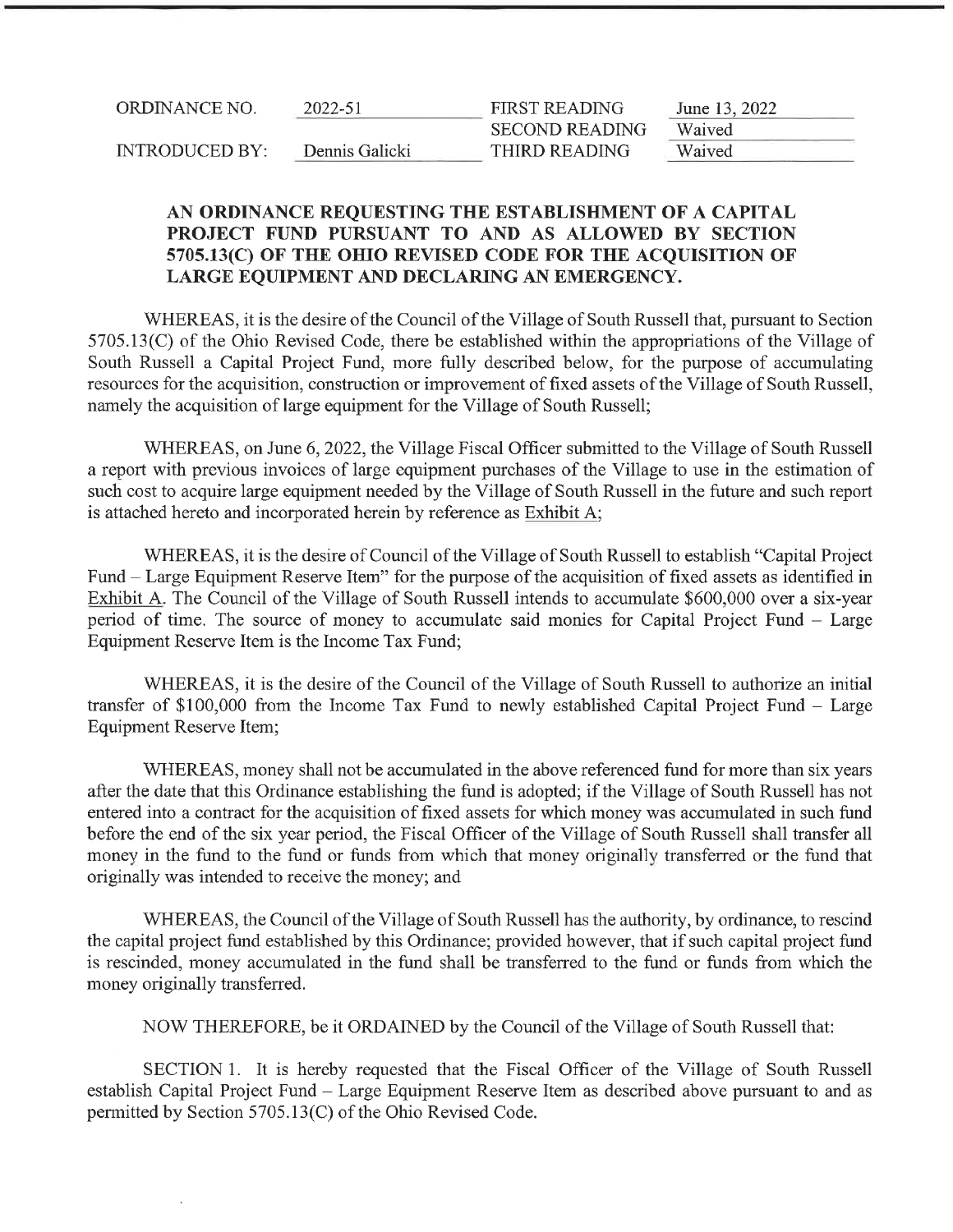SECTION 2. It is hereby found and determined that all formal actions of this Council concerning and relating to the passage of this Resolution were adopted in an open meeting of this Council, and that all deliberations of this Council and of any of its committees on or after December 2, 1975, that resulted in formal actions, were in meetings open to the public in compliance with all legal requirements, including Section 121.22, Ohio Revised Code.

SECTION 3. This Ordinance is hereby declared to be an emergency measure necessary for the immediate preservation of the public health, safety, and welfare and for the further reason that this Ordinance must be immediately effective to enable the Village to begin reserving such funds in the Capital Project Fund - Large Equipment Reserve Item for the acquisition of large equipment for the Village; wherefore, provided it receives the affirmative vote of at least two-thirds (2/3) of all members elected to Council, this Ordinance shall be in full force and effect immediately upon its passage.

William S. Koord

Mayor - President of Council

ATTEST: Januelle Romanousski Fiscal Officer

I certify that Ordinance No. 2022 - 51 was duly enacted on the 13th day of June, 2022, by the Council of the Village of South Russell, and posted in accordance with the Codified Ordinances of the Village.

Danuele Romanowak Fiscal Officer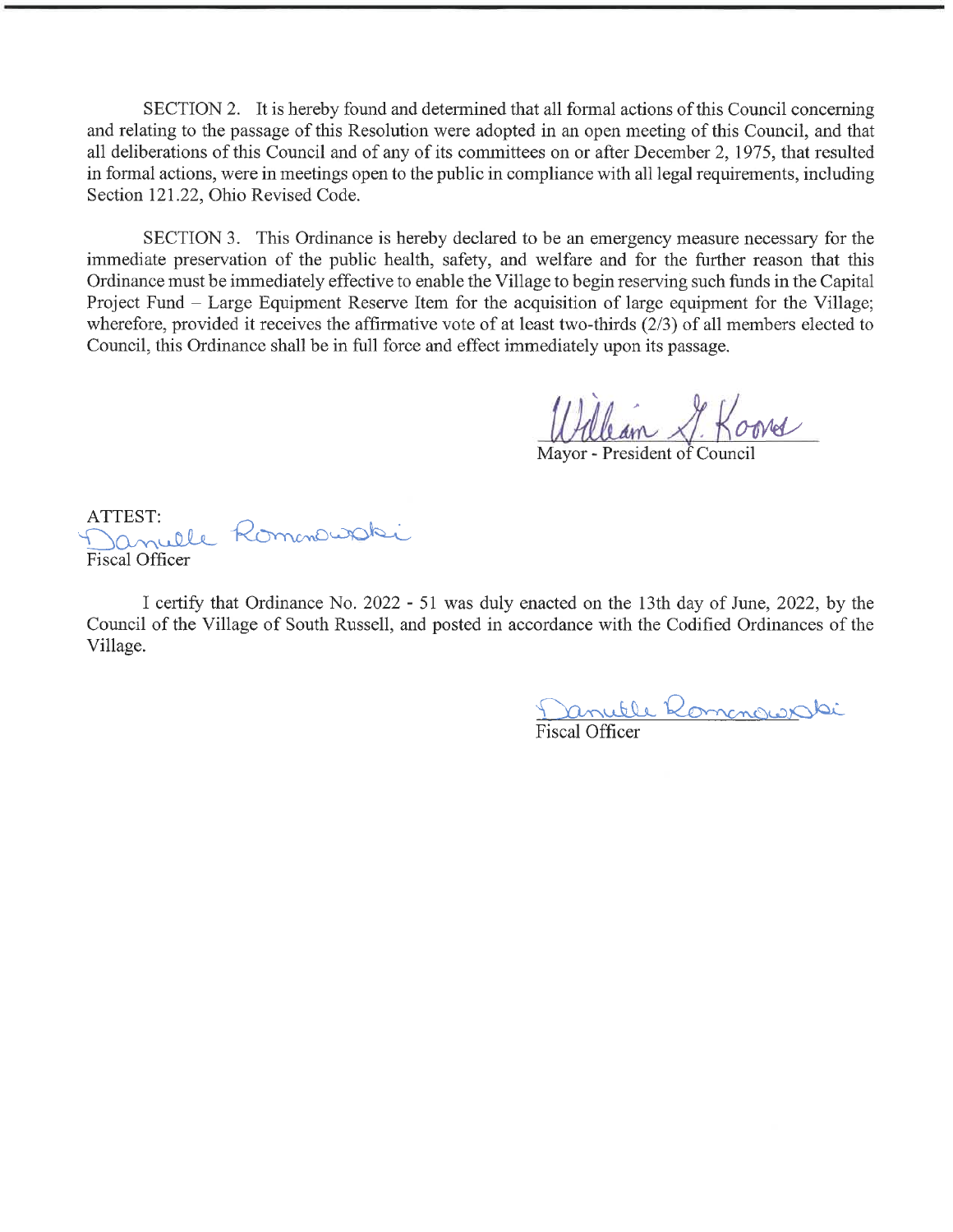# **EXHIBIT A**

#### Large Equipment Purchase Cost History

| Date    | <b>Equipment Purchased</b> | <b>Cost</b>  |
|---------|----------------------------|--------------|
| 5/2021  | <b>Snow Plow Truck</b>     | \$144,231.00 |
| 11/2020 | $F-350$                    | \$45,962.00  |
| 3/2020  | $F-250$                    | \$39,223.00  |
| 2/2018  | <b>Snow Plow Truck</b>     | \$147,706.48 |
| 5/2015  | Loader                     | \$79,462.32  |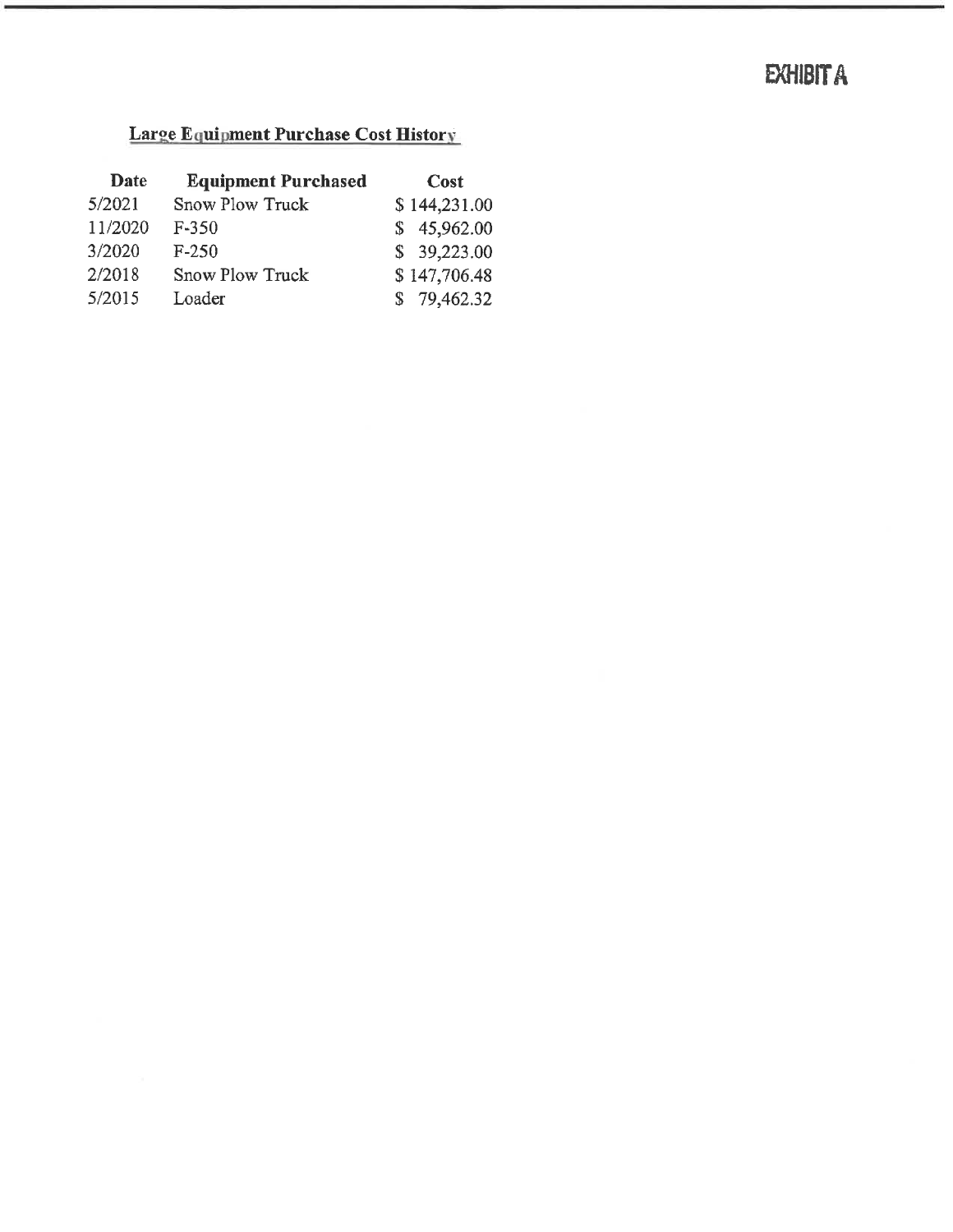

Rush Truck Centers of Ohio, Inc. dba Rush Truck Center, Cincini 11775 Highway Drive Cincinnali, OH 45241 513-372-8800

*<u>Eustomer Invoice</u>* 2402-10171

**SERVICE CONTROL** 

<u> המקומים המיליה למיין</u>

www.rushtruckcenters.com ia provinciano (despoluzione) con al partello della capitalità del componento del contra del dell'Alfabeto de<br>La construzione del manufazione di manufazione del partello del control del componento del controlle del compo a a construction of the company of the second company of the company of the construction of the construction of Not to be applications of the associated and support the company of the second TRUCK INFORMATION VEHICLE SALES All Sales are in US Dollars YEAR - MAKE **MODEL Sales Price** 144,231.00 2020 International **HV507**  $0.00$ SERIAL NO. 3HAEDTAR7LL868217 STOCK NO. Factory Paid F.E.T. 1021057 SALESMAN  $0.00$ F.E.T. Tire Credit Willis Parsons Jr.  $0.00$ Total Factory Paid F.E.T. **CUSTOMER INFORMATION**  $0.00$ **Optional Extended Warranties** 144,231.00 Sub-Total SOLD TO Village of South Russell **ADDRESS** 5205 Chillicothe Rd. **CITY** Dealer Paid F.E.T. \*  $0.00$ **STATE** <sup>zip</sup> 44022 South Russell OH  $0.00$ DATE **NEW OR USED** ENGINE NO. **Local Taxes**  $0.00$ **Title/Registration Fee** 4/29/2021 74560302 New  $0.00$ Documentary Fee \*\* 144,231.00 **Total Cash Delivered Price** Unpaid Cash Balance Due on Delivery 144,231.00 Terms: Net 30  $0.00$ **Total Used Vehicle Allowance** 0.00 Less Total Balance Owed OPTIONAL  $17471$ 1257-02 TRADE-IN(S) **AzD** TRADE<br>ALLOWANCE **YEAR** MAKE **MODEL SERIAL NO. ACCESSORIES RUSH TRUCK CENTER** By: State of Ohio **County of Hamilton** Being duly sworn says that he/she signed the Customer Invoice, and that the statements set forth on this Customer Invoice are true and correct. \* SUBJECT TO ADJUSTMENT - FINAL F.E.T. MAY VARY. ANY F.E.T. VARIANCE **Notary Public** RESPONSIBLE OF DEALER.

ವರ್ಸನ್ ÷ and program to communicate the communication of the communication of the communication of the communication of<br>The communication of the communication of the communication of the communication of the communication of the c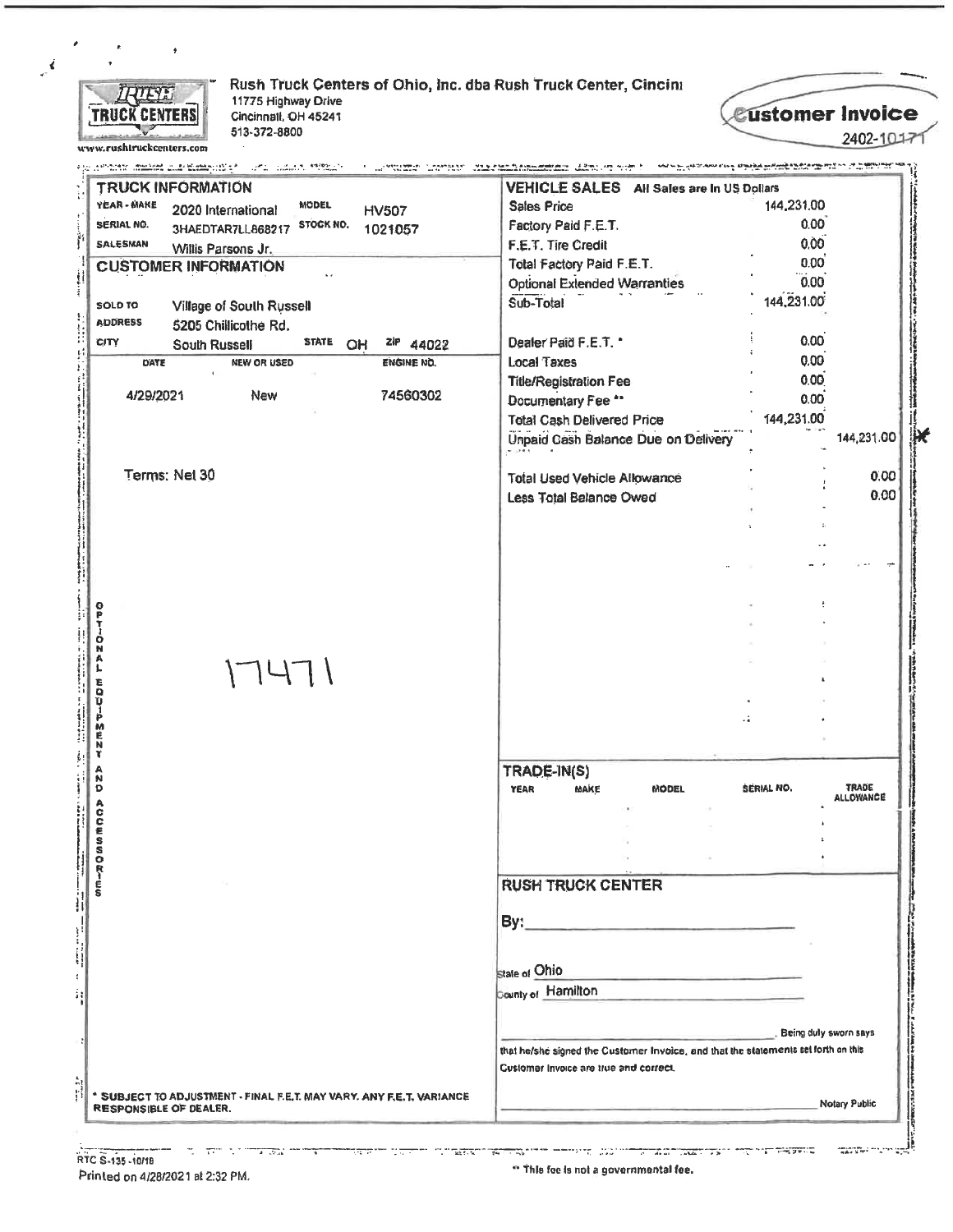| <b>NICK MAYER FORD LINCOLN</b> |
|--------------------------------|
| <b>6200 MAYFIELD RD</b>        |
| MAYFIELD HEIGHTS OH 44124      |
| 440-449-1000                   |



| Purchaser's Name(s); VILLAGE OF SOUTH RUSSELL<br>Address: 5205 CHILLICOTHE RD CHAGRIN FALLS OH 44022                                                                                                                                                                                                                                                                                                                                        |                                                         |                                          |                                                                                              |    |                                                                     | Date: 11/25/2020                                  |                        |
|---------------------------------------------------------------------------------------------------------------------------------------------------------------------------------------------------------------------------------------------------------------------------------------------------------------------------------------------------------------------------------------------------------------------------------------------|---------------------------------------------------------|------------------------------------------|----------------------------------------------------------------------------------------------|----|---------------------------------------------------------------------|---------------------------------------------------|------------------------|
| Home Telephone: 216-381-1234                                                                                                                                                                                                                                                                                                                                                                                                                |                                                         |                                          |                                                                                              |    |                                                                     | County:                                           |                        |
|                                                                                                                                                                                                                                                                                                                                                                                                                                             |                                                         | Work Telephone:                          |                                                                                              |    | and the company of the company of the company of                    | <b>DOB:</b>                                       |                        |
| E-mail Address: STREETS@SOUTHRUSSELL.COM D.L./State I.D.#:<br>The above information has been requested so that we may verify your identity. By signing below, you represent that you are at least 18 years of age and have authority<br>to enter into this Agreement. The Odometer Reading for the Vehicle you are purchasing is accurate unless indicated otherwise. Please refer to the Federal Mileage<br>Statement for full disclosure, |                                                         |                                          |                                                                                              |    | Issuing State: Exp. Date: 11/25/2020                                |                                                   |                        |
| <b>YEAR</b><br>2020                                                                                                                                                                                                                                                                                                                                                                                                                         | <b>MAKE</b><br><b>FORD</b>                              | <b>MODEL</b>                             | F350 PICKUP                                                                                  |    | COLOR                                                               | <b>STOCK NO.</b>                                  |                        |
| <b>SERIAL NO.</b>                                                                                                                                                                                                                                                                                                                                                                                                                           |                                                         |                                          | <b>ODOMETER READING</b>                                                                      |    | <b>RACE RED</b><br><b>SALESPERSON</b>                               | F01351                                            |                        |
| 1FT8X3BN3LEE74069<br>THE VEHICLE IS:                                                                                                                                                                                                                                                                                                                                                                                                        |                                                         | <b>PRIOR USE DISCLOSURE:</b>             | O Not Accurate                                                                               | 62 |                                                                     | <b>DAVE MASSUCCI</b>                              |                        |
| <b>XI NEW</b>                                                                                                                                                                                                                                                                                                                                                                                                                               | <b>ET USED</b>                                          | <b>COEMONSTRATOR</b>                     | LI FACTORY OFFICIAL                                                                          |    | <b>ET RENTAL</b><br><b>COTHER</b>                                   |                                                   |                        |
|                                                                                                                                                                                                                                                                                                                                                                                                                                             |                                                         | <b>WARRANTY STATEMENT</b>                |                                                                                              |    | <b>CASH PRICE OF VEHICLE</b>                                        |                                                   | 45962.00               |
| We are selling this Vehicle to you AS-IS and we expressly disclaim all warranties, express<br>and implied, including any implied warranties of merchantability and fitness for a particular                                                                                                                                                                                                                                                 |                                                         |                                          |                                                                                              |    | <b>OTHER GOODS/SERVICES</b>                                         |                                                   |                        |
| purpose, unless the box beside "Used Vehicle Limited Warranty Applies" is marked below<br>or we enter into a service contract with you at the time of, or within 90 days of, the date of                                                                                                                                                                                                                                                    |                                                         |                                          |                                                                                              |    | N/A                                                                 |                                                   | <b>N/A</b>             |
| this transaction. Any warranties by a manufacturer or supplier other than our Dealership are N/A<br>theirs, not ours, and only such manufacturer or supplier shall be liable for performance under IV.                                                                                                                                                                                                                                      |                                                         |                                          |                                                                                              |    |                                                                     |                                                   | <b>N/A</b>             |
| such warranties. We neither assume nor authorize any other person to assume for us any N/A                                                                                                                                                                                                                                                                                                                                                  |                                                         |                                          |                                                                                              |    |                                                                     | $4.1 - 4.7$<br>$\mathcal{F}(\mathfrak{g},\sigma)$ |                        |
| liability in connection with the sale of the Vehicle and the related goods and services.<br>CONTRACTUAL DISCLOSURE STATEMENT (USED VEHICLES ONLY) The information you see N/A                                                                                                                                                                                                                                                               |                                                         |                                          |                                                                                              |    |                                                                     |                                                   | NIA                    |
| overrides any contrary provisions in the contract of sale. TRADUCCION ESPANOLA: VEA EL NVA                                                                                                                                                                                                                                                                                                                                                  |                                                         |                                          |                                                                                              |    |                                                                     |                                                   | <b>N/A</b>             |
| <b>DORSO.</b>                                                                                                                                                                                                                                                                                                                                                                                                                               |                                                         |                                          |                                                                                              |    |                                                                     |                                                   | <b>N/A</b>             |
| Used Vehicle Limited Warranty Applies. We are providing a Used Vehicle Limited Warranty in<br>connection with this transaction. Any implied warranties apply for the duration of the Limited Warranty.                                                                                                                                                                                                                                      |                                                         |                                          |                                                                                              |    | <b>N/A</b>                                                          |                                                   | <b>N/A</b>             |
|                                                                                                                                                                                                                                                                                                                                                                                                                                             | <b>TRADE-IN VEHICLE (1) INFORMATION</b>                 |                                          |                                                                                              |    | <b>N/A</b>                                                          |                                                   | <b>N/A</b><br>ord, the |
| Year: The main Make: Jan. Mostan.                                                                                                                                                                                                                                                                                                                                                                                                           | Model:<br><b>N/A</b>                                    |                                          | Color:                                                                                       |    | <b>TOTAL SELLING PRICE</b>                                          | ¥.<br>स्ट                                         | 45962.00               |
| WA NA<br>Serial No:                                                                                                                                                                                                                                                                                                                                                                                                                         |                                                         | Odometer Reading:                        | N/A                                                                                          |    | LESS: TRADE-IN ALLOWANCE(S)                                         |                                                   | <b>N/A</b>             |
| N/A<br>Trade-In (1) Allowance:                                                                                                                                                                                                                                                                                                                                                                                                              | Balance Owed & Lienholder:                              | Not Accurate                             | <b>N/A</b>                                                                                   |    | N/A                                                                 |                                                   | N/A                    |
|                                                                                                                                                                                                                                                                                                                                                                                                                                             | <b>N/A</b>                                              |                                          | Negative Equity*:<br>\$.<br><b>N/A</b>                                                       |    | N/A.                                                                |                                                   | <b>N/A</b>             |
| Year:<br>Make:                                                                                                                                                                                                                                                                                                                                                                                                                              | TRADE-IN VEHICLE (2) INFORMATION                        |                                          |                                                                                              |    | <b>SUBTOTAL</b>                                                     |                                                   | 45962,00               |
| N/A<br>N/A                                                                                                                                                                                                                                                                                                                                                                                                                                  | Model:<br><b>N/A</b>                                    |                                          | Color:<br><b>N/A</b>                                                                         |    | <b>TAXABLE PRICES</b>                                               | 45962.00                                          |                        |
| Serial No:<br><b>N/A</b><br>يعن بهرج سوودات                                                                                                                                                                                                                                                                                                                                                                                                 |                                                         | <b>Odometer Reading:</b><br>Not Accurate | <b>N/A</b>                                                                                   |    | <b>SALES TAX</b><br>8.00%                                           |                                                   | <b>N/A</b>             |
| Trade-In (2) Allowance:<br>$\sim$ $\lesssim$                                                                                                                                                                                                                                                                                                                                                                                                | Balance Owed & Lienholder:                              |                                          | Negative Equity*:                                                                            |    | N/A                                                                 |                                                   | <b>N/A</b>             |
| <b>N/A</b><br>DEPOSIT/ I DOWN PAYMENT: The sum of WEGATIVE EQUITY You are aware that the Balance.                                                                                                                                                                                                                                                                                                                                           | . l. \$<br>N/A                                          |                                          | S.<br>N/A.                                                                                   |    | <b>LIC/REG FEES</b>                                                 |                                                   | 20.00                  |
|                                                                                                                                                                                                                                                                                                                                                                                                                                             |                                                         |                                          | N/A was received from you as a Owed on your Trade-In/Lease Turn in Vehicle exceeds TITLE FEE |    |                                                                     |                                                   | 15.00                  |
| Deposit/Down Payment. It is not refundable, except as set. the Trade in Allowance from us and, as a result, you have<br>forth in this Agreement. In the case of a Deposit, we will requested that the Total Due, be increased by the NVA                                                                                                                                                                                                    |                                                         |                                          |                                                                                              |    |                                                                     |                                                   | <b>N/A</b>             |
| refrain from setting the vehicle for                                                                                                                                                                                                                                                                                                                                                                                                        | days.                                                   |                                          | difference (known as the "Negative Equity" amount).                                          |    | PLUS: BALANCE OWED ON TRADE-IN(S)<br>(Includes any Negative Equity) |                                                   | <b>N/A</b>             |
|                                                                                                                                                                                                                                                                                                                                                                                                                                             |                                                         |                                          |                                                                                              |    | <b>TOTAL DUE</b>                                                    |                                                   | 45997.00               |
|                                                                                                                                                                                                                                                                                                                                                                                                                                             | OTHER MATERIAL UNDERSTANDINGS AND INTEGRATED DOGLINENTS |                                          |                                                                                              |    | LESS: DEPOSIT/DOWN PAYMENT                                          |                                                   | <b>N/A</b>             |
|                                                                                                                                                                                                                                                                                                                                                                                                                                             |                                                         |                                          |                                                                                              |    | <b>N/A</b>                                                          |                                                   |                        |
|                                                                                                                                                                                                                                                                                                                                                                                                                                             |                                                         |                                          |                                                                                              |    | <b>N/A</b>                                                          |                                                   | N/A                    |
|                                                                                                                                                                                                                                                                                                                                                                                                                                             |                                                         |                                          |                                                                                              |    |                                                                     |                                                   | <b>N/A</b>             |
|                                                                                                                                                                                                                                                                                                                                                                                                                                             |                                                         |                                          |                                                                                              |    |                                                                     |                                                   |                        |
| <b>24 IF MARKED, PLEASE SEE THE DELIVERY CONFIRMATION</b><br><b>DI IF MARKED, PLEASE SEE THE CONDITIONAL (SPOT) DELIVERY AGREEMENT LIMITED RIGHT TO CANCEL</b><br><b>20 IF MARKED, PLEASE SEE THE ARBITRATION AGREEMENT</b>                                                                                                                                                                                                                 |                                                         |                                          |                                                                                              |    | <b>N/A</b><br><b>AMOUNT FINANCED</b>                                |                                                   | N/A<br>45997.00        |

| rurcnaser |  |
|-----------|--|
|           |  |
| NА        |  |
| Purchaser |  |

**DealerCAP** 

 $\begin{array}{ccccc} & & & & & & \\ \hline & & & & & & \\ \hline & & & & & & \\ \end{array}$ 

1/25/2020

Accepted by Authorized Dealership Representative

 $\overline{\mathcal{L}}$ 

11/25/2020

**N/A** 64555\*1\*NMMF-FI CATALOG #8963714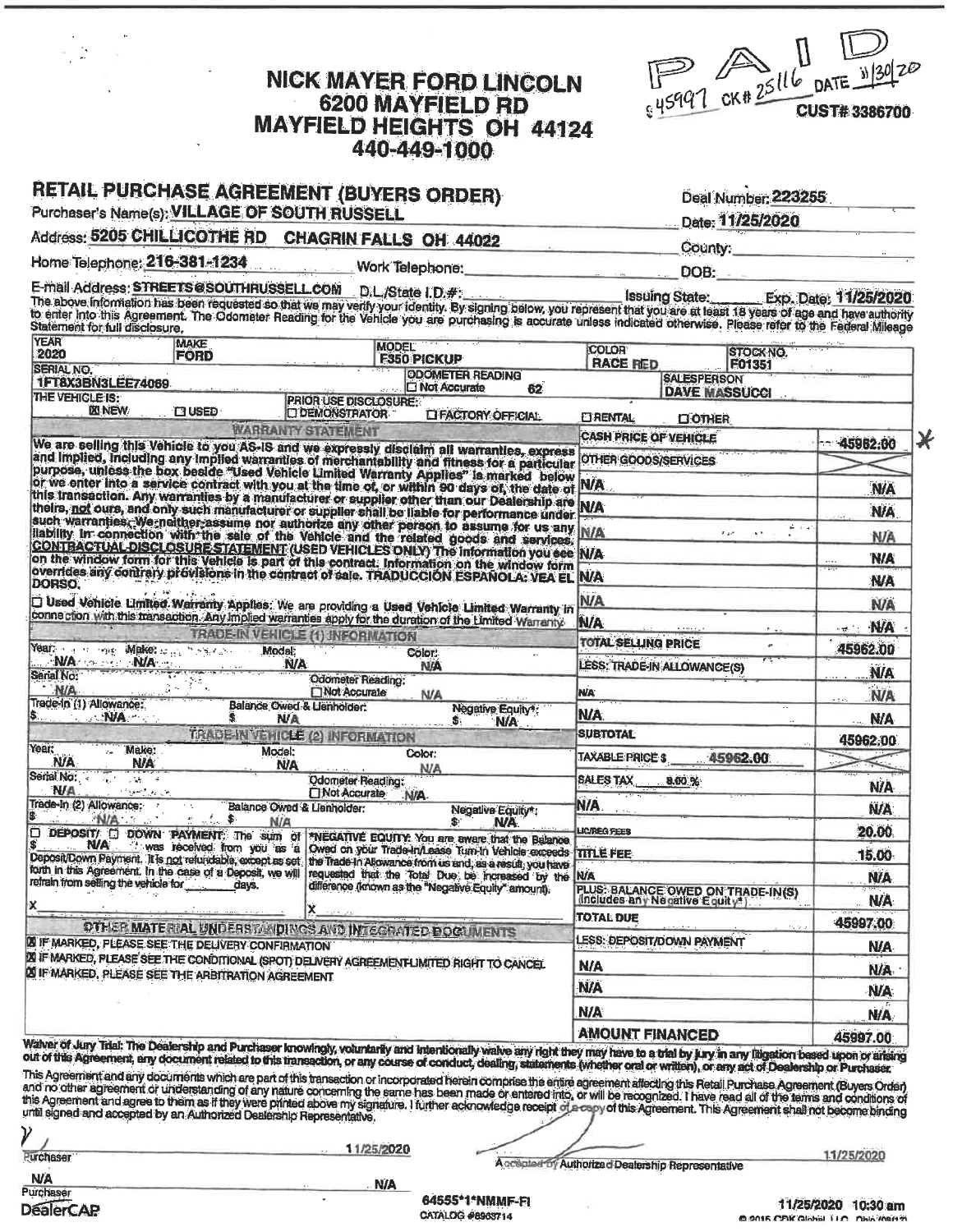| <b>VILLAGE OF SOUTH RUSSELL</b><br>PURCHASER<br><b>CO-PURCHASER</b>           | <b>MOTOR VEHICLE PURCHASE AGREEMENT AND INVOICE</b>                                                   | DEAL E.             | 024963<br>gpop<br>221493  |
|-------------------------------------------------------------------------------|-------------------------------------------------------------------------------------------------------|---------------------|---------------------------|
|                                                                               |                                                                                                       | DATE                | 09/17/2020                |
|                                                                               |                                                                                                       | RES. PH.            | $(216)381 - 1234$         |
| <b>ADDRESS 5205 CHILLICOTHE RD</b>                                            |                                                                                                       |                     |                           |
| <b>CHAGRIN FALLS OH 44022</b><br>CITY, ST, ZIP                                | <b>COUNTY</b>                                                                                         | <b>BUS, PH.</b>     |                           |
| <b>SALESPERSON</b> Dave Massucci                                              | 503 E-MAIL<br>streets@southrussell.com                                                                | <b>CELL PH.</b>     |                           |
| PLEASE ENTER MY ORDER FOR THE FOLLOWING:<br>2020 Ford F250 4WD Reg Cab XL STX | <b>M</b> New<br>٦<br><b>Used</b><br>Certified Used<br><b>COLOR RACE RED</b>                           | <b>MILEAGE</b>      | <b>Demonstrator</b><br>67 |
| F01145<br><b>STOCK No.</b><br>$\frac{1}{2}$ VIN                               | 1FTBF2BN7LEE08305                                                                                     |                     |                           |
| <b>INSURANCE INFORMATION</b>                                                  |                                                                                                       | <b>TRUCK GVW</b>    |                           |
| <b>COMPANY NAME</b>                                                           | <b>SELLING PRICE OF VEHICLE</b>                                                                       |                     | \$39,223.00               |
| POLICY NO.                                                                    | <b>ADDITIONAL EQUIPMENT AND/OR CONDITIONS:</b>                                                        |                     |                           |
| <b>AGENT NAME</b>                                                             |                                                                                                       |                     | <b>N/A</b>                |
| <b>AGENT ADDRESS</b>                                                          |                                                                                                       |                     | <b>N/A</b>                |
| <b>AGENT CITY; ST, ZIP</b>                                                    |                                                                                                       |                     | <b>N/A</b>                |
| <b>AGENT PHONE NO.</b>                                                        |                                                                                                       |                     | N/A                       |
| <b>EFFECTIVE DATE: FROM</b><br>TO                                             |                                                                                                       |                     | <b>N/A</b>                |
| <b>DEDUCTIBLES: COLLISION</b><br><b>COMPREHENSIVE</b>                         |                                                                                                       |                     | <b>N/A</b>                |
| LIABILITY INSURANCE COVERAGE FOR BODILY INJURY AND                            |                                                                                                       |                     | <b>N/A</b>                |
| PROPERTY DAMAGE CAUSED TO OTHERS IS NOT INCLUDED                              | <b>ADMINISTRATIVE DOCUMENT FEE</b>                                                                    |                     | <b>N/A</b>                |
| <b>TRADE DESCRIPTION/PAYOFF INFORMATION</b>                                   | <b>TOTAL</b>                                                                                          |                     | \$39,223.00               |
| #1:2008 Chevrolet Silverado 2500 4WD Reg Cab WT                               | (RATE 0.0000 %)<br><b>SALES TAX</b>                                                                   |                     | <b>N/A</b>                |
| VIN # 1GCHK24K08E216000                                                       | <b>LICENSE/TITLE/REGISTRATION FEES</b>                                                                |                     | 35.00                     |
| <b>COLOR WHITE</b><br><b>MILEAGE</b>                                          | <b>EXTENDED SERVICE PLAN</b>                                                                          |                     | <b>N/A</b>                |
| 137,392<br><b>TAG#</b><br><b>ACCT #</b>                                       |                                                                                                       |                     | <b>N/A</b>                |
| <b>EXP. DATE</b><br><b>PAYOFF TO</b>                                          | 1. TOTAL CASH PRICE DELIVERED                                                                         |                     | \$39,258.00               |
| <b>ADDRESS</b>                                                                | 2. DOWN PAYMENT (Rec.#                                                                                | <b>N/A</b>          |                           |
| CITY, ST, ZIP                                                                 | <b>REBATES (Rec.#</b>                                                                                 | 7,800.00            |                           |
|                                                                               | <b>3. TRADE ALLOWANCE</b>                                                                             | 3,000.00            |                           |
| TITLE IN NAME OF<br>P/O AMOUNT N/A<br>GOOD TIL 09/17/2020<br><b>LIENS</b>     | <b>LESS PAYOFF</b><br>(Upon verifying pay-off, buyer agrees<br>to pay any amt. exceeding this figure) | N/A                 |                           |
| <b>QUOTED BY</b><br><b>PHONE</b>                                              | 4. TOTAL DOWN PAYMENT (2+3)                                                                           |                     |                           |
| <b>VERIFIED BY</b><br><b>DATE</b>                                             | (If negative, enter "0" & disclose on Line 6)                                                         |                     | 10,800.00                 |
| #2t                                                                           | 5. UNPAID BALANCE OF CASH PRICE                                                                       |                     | \$28,458.00               |
| WIN #<br><b>COLOR</b>                                                         | <b>6. TO:</b>                                                                                         | for Negative Equity | <b>N/A</b>                |
| <b>MILEAGE</b><br>TAG#                                                        | 7. CREDIT INSURANCE                                                                                   |                     | <b>N/A</b>                |
| <b>ACCT#</b><br><b>EXP. DATE</b>                                              | 8. OTHER: GAP COVERAGE                                                                                |                     | <b>N/A</b>                |
| <b>PAYOFF TO</b>                                                              | 9. UNPAID BALANCE-AMOUNT FINANCED (5+6+7+8)                                                           |                     | <b>N/A</b>                |
| <b>ADDRESS</b>                                                                |                                                                                                       |                     |                           |
| CITY, ST, ZIP                                                                 |                                                                                                       |                     |                           |
| TITLE IN NAME OF                                                              |                                                                                                       |                     |                           |
| PIO AMOUNT N/A<br>GOOD TIL 09/17/2020<br><b>LIENS</b>                         | ** ALL TERMS AND CONDITIONS SUBJECT TO LIENHOLDER APPROVAL **                                         |                     |                           |
| <b>QUOTED BY</b><br>PHONE                                                     | <b>LIEN INFORMATION</b>                                                                               |                     |                           |
| <b>VERIFIED BY</b><br><b>DATE</b>                                             | <b>LIENHOLDER</b>                                                                                     |                     |                           |
|                                                                               | <b>ADDRESS</b>                                                                                        |                     |                           |
| <b>ADV.SOURCE</b><br>NEWSPAPER TV RADIO                                       | CITY, ST, ZIP                                                                                         |                     |                           |
|                                                                               |                                                                                                       |                     |                           |

STATEMENT: (FOR USED CARS ONLY) THE INFORMATION YOU SEE ON THE WINDOW FORM FOR THIS VEHICLE IS PART OF THIS CONTRACT. INFORMATION ON THE WINDOW FORM OVERRIDES ANY CONTRARY PROVISIONS IN THE CONTRACT OF SALE.

**ACCEPTED FOR** 

Nick Mayer Ford Lincoln

a

∽

BY

l.

09/17/2020 **DATE** 

*QUELLA*<br>PURCHASER'S SIGNATURE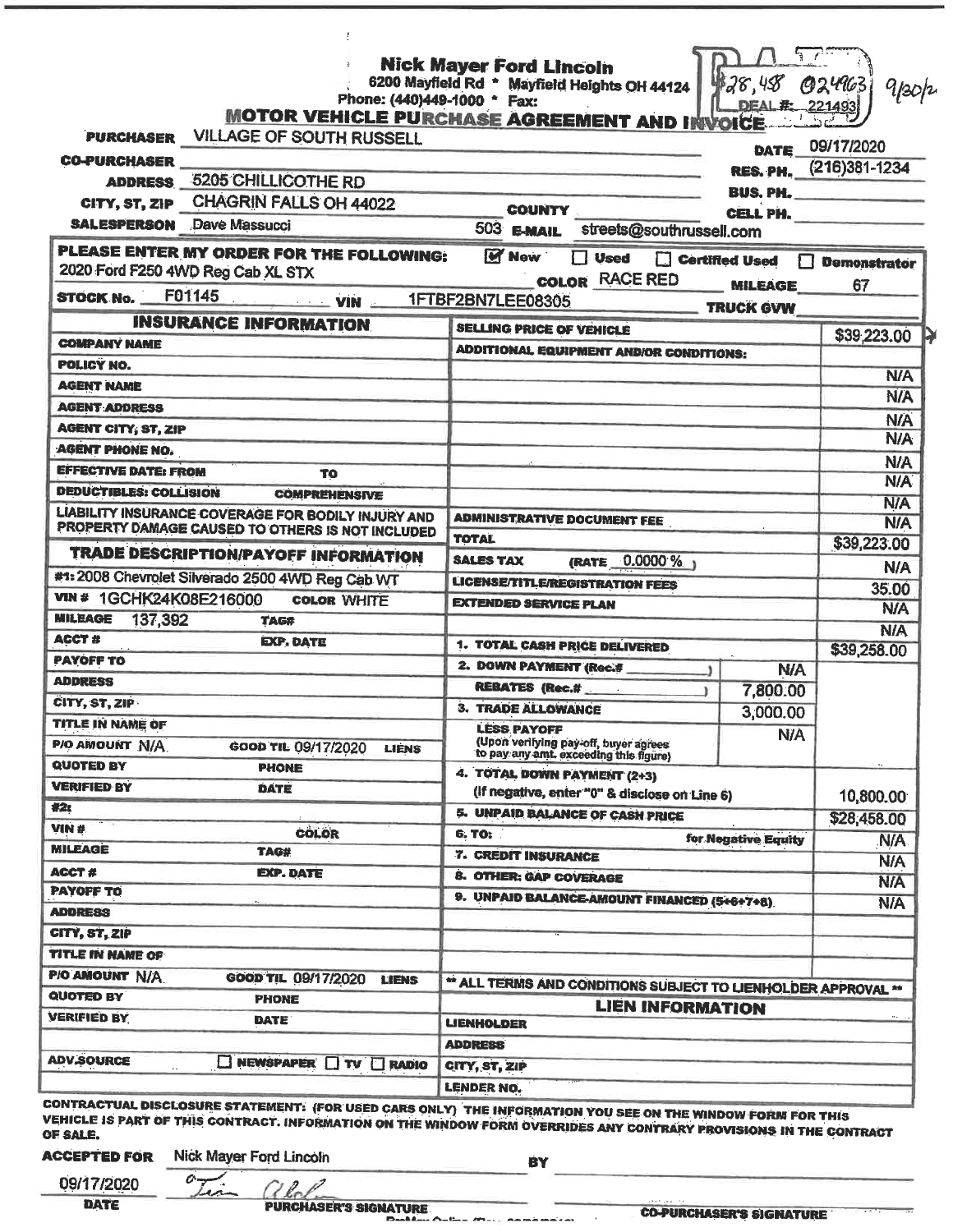

www.rushtruckcenters.com

**"Rush Truck Centers of Ohio, Inc. dba Rush Truck Center, Cincinnati** 

11775 Highway Drive Cincinnati, OH 45241<br>513-372-8800 **Customer Invoice** 

*Comment Pictures* 

فتستعص

2402-7018

| <b>TRUCK INFORMATION</b>                                                                       |                                                                                                                                                                                                                                      |                                                |
|------------------------------------------------------------------------------------------------|--------------------------------------------------------------------------------------------------------------------------------------------------------------------------------------------------------------------------------------|------------------------------------------------|
| YEAR - MAKE<br><b>MODEL</b><br>2018 International<br>7400                                      | VEHICLE SALES All Sales in US Dollars<br>Sales Price                                                                                                                                                                                 |                                                |
| SERIAL NO.<br>STOCK NO.<br>1HTWDTAR2JH504231<br>759113                                         | Factory Paid F.E.T.                                                                                                                                                                                                                  | 81,251.48                                      |
| <b>SALESMAN</b><br><b>Willis Parsons</b>                                                       | F.E.T. Tire Credit                                                                                                                                                                                                                   | 0.00                                           |
| <b>CUSTOMER INFORMATION</b>                                                                    | Total Factory Paid F.E.T.                                                                                                                                                                                                            | 0.00                                           |
|                                                                                                | <b>Optional Extended Warranties</b>                                                                                                                                                                                                  | 0.00<br>0.00                                   |
| <b>BOLD TO</b><br>Village of South Russell                                                     | Sub-Total                                                                                                                                                                                                                            | 81,251.48                                      |
| <b>ADDRESS</b><br>5205 Chillicothe rd                                                          |                                                                                                                                                                                                                                      |                                                |
| <b>CITY</b><br><b>STATE</b><br>South Russell<br>ZIP 44022<br>OH                                | Dealer Paid F.E.T. *                                                                                                                                                                                                                 | 0.00                                           |
| DATE<br><b>NEW OR USED</b><br>ENGINE NO.                                                       | Local Taxes                                                                                                                                                                                                                          | 0.00                                           |
|                                                                                                | <b>Title/Registration Fee</b>                                                                                                                                                                                                        | 0.00                                           |
| 2/9/2018<br><b>New</b><br>074081510                                                            | Rush Care                                                                                                                                                                                                                            | 250,00                                         |
|                                                                                                | Documentary Fee **                                                                                                                                                                                                                   | 0.00                                           |
| PO# 00015923                                                                                   | <b>Total Cash Delivered Price</b>                                                                                                                                                                                                    | 81,501.48                                      |
|                                                                                                | <b>Total Down Payment</b>                                                                                                                                                                                                            | 0.00                                           |
|                                                                                                | Unpald Cash Balance Due on Delivery                                                                                                                                                                                                  | 81,501.48                                      |
|                                                                                                |                                                                                                                                                                                                                                      |                                                |
|                                                                                                | <b>Total Used Vehicle Allowance</b>                                                                                                                                                                                                  | 0.00                                           |
|                                                                                                | Less Total Balance Owed                                                                                                                                                                                                              | 0.00                                           |
|                                                                                                |                                                                                                                                                                                                                                      |                                                |
| Ó<br>N<br>PO# 15925<br>Ä<br>E<br>ů<br>p<br>配民国                                                 |                                                                                                                                                                                                                                      |                                                |
| N<br>D                                                                                         | TRADE-IN(S)                                                                                                                                                                                                                          |                                                |
| C<br>ē<br>8<br>9<br>Ō                                                                          | <b>YEAR</b><br><b>MAKE</b><br><b>MODEL</b>                                                                                                                                                                                           | <b>SERIAL NO.</b><br>TRADE<br><b>ALLOWANCE</b> |
| $m - n$                                                                                        | <b>RUSH TRUCK CENTER</b>                                                                                                                                                                                                             |                                                |
|                                                                                                | By: Will Parsons                                                                                                                                                                                                                     |                                                |
|                                                                                                | State of <b>Executive Contract of Contract of Contract of Contract of Contract of Contract of Contract of Contract of Contract of Contract of Contract of Contract of Contract of Contract of Contract of Contract of Contract o</b> |                                                |
|                                                                                                | County of <b>County of County of County of County of County of County of County of County of County of County of County of County of County of County of County of County of County of County of County of County of County of C</b> |                                                |
|                                                                                                |                                                                                                                                                                                                                                      | . Being duly swom says that                    |
| * SUBJECT TO ADJUSTMENT - FINAL F.E.T. MAY VARY, ANY F.E.T. VARIANCE<br>RESPONSIBLE OF DEALER. | he/she signed the Customer invoice, and that the statements set forth on this Customer<br>Invoice are true and correct.                                                                                                              | Notary Public                                  |

RTC 5-135-12/11 Printed on 2/8/2018 at 2:34 PM.

\*\* This fee is not a governmental fee.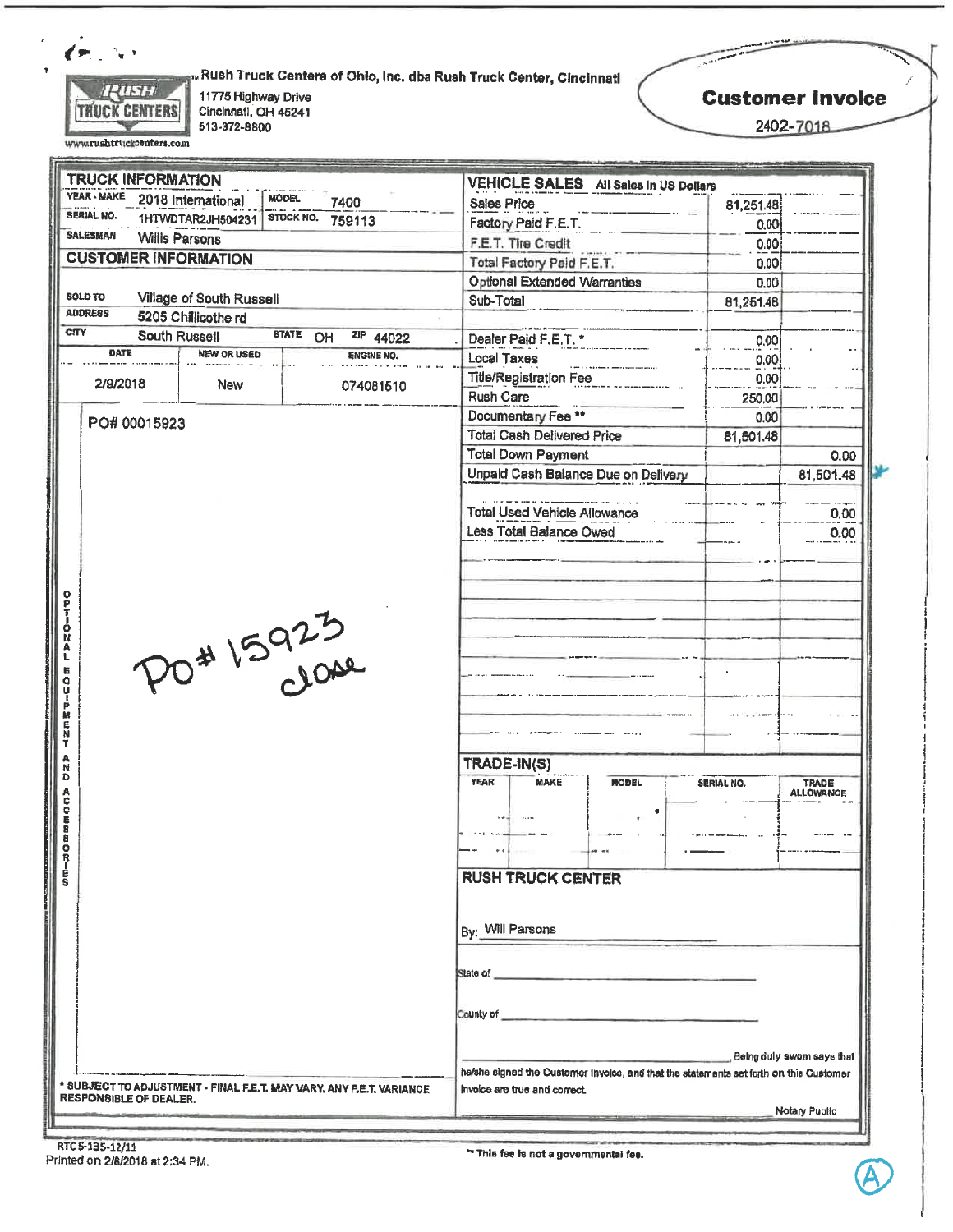| <b>THE GLEBELL ROAD MACHINERY CO.</b> |  |
|---------------------------------------|--|
|---------------------------------------|--|

 $\lambda$ Manufacturers of Road

 $\overline{\phantom{a}}$ 

419/468-4400 FAX 419/468-6621

SOLD TO:

## **GALEON OHIO**

VILLAGE OF SOUTH RUSSELL

SOUTH RUSSELL, OH 44022

5205 CHILLICOTHE ROAD

P.O. Box 567, 44833 Fed. I.D.#34-4244140

Maintenance Machinery

SHIP DATE:  $02/21/18$ 

**SHIP TO:** 

VILLAGE OF SOUTH RUSSELL 5205 CHILLICOTHE ROAD

SOUTH RUSSELL, OH 44022

| ORDER NO.            | ORDER DATE | <b>CUSTOMER</b><br>NO.            | LOC | <b>SLSMN</b>           | P.O. NO.                                                                                                     | JOB NO.           |                              | SHIP VIA         | CO.<br>PPI |
|----------------------|------------|-----------------------------------|-----|------------------------|--------------------------------------------------------------------------------------------------------------|-------------------|------------------------------|------------------|------------|
| 0146821              |            | 02/12/18 000575                   | OH  | 011                    | 15924                                                                                                        |                   |                              | GRMCO. DELIVERY  |            |
| 1. QTY. ORDERED      |            | QTY. SHIPPED                      |     | ITEM NO.               |                                                                                                              | <b>UNIT PRICE</b> | UOM                          |                  |            |
| 2. QTY. BACK ORDERED |            |                                   |     |                        | <b>DESCRIPTION</b>                                                                                           |                   | DISC.                        | <b>NET PRICE</b> |            |
|                      | 1.00       | 1.00                              | 6X4 | $P-116-817$            | BOX JUNCTION PVC (SOLENOID) 6X                                                                               | .00               | EA                           |                  | . 00       |
|                      | 2.00       | 2.00                              |     | $P-116-761$            | BOX LIGHT OVAL SINGLE 304SS                                                                                  | . 00              | EA                           |                  | .00        |
|                      | 1.00       | 1.00                              |     |                        | $SADS-DD-SS W/8"$<br>SPREADER AUGER 6" DDRIVE SS W/<br>8" SIDES & SPINNER ASSY<br>SPREADER SERIAL #0117-3856 | 4,168.00          | EA<br>23.00                  | 3,209.36         |            |
|                      |            |                                   |     | $\mathbb{P}\mathbb{A}$ | 851097 CK#22312 DATE 2-27-18                                                                                 |                   |                              |                  |            |
|                      |            |                                   |     | P. O. BOX 74381        | <b>NEW REMITTANCE ADDRESS:</b><br><b>GLEDHILL ROAD MACHINERY</b><br><b>CLEVELAND, OH 44194-4381</b>          |                   |                              |                  |            |
| COMMENTS             |            | REMIT TO: GLEDHILL ROAD MACHINERY |     |                        |                                                                                                              |                   | <b>SALE</b><br><b>AMOUNT</b> | 51,097.97        |            |
|                      |            |                                   |     | P. O. BOX 74381        |                                                                                                              |                   | MISC. CHARGES                |                  | .00        |
|                      |            |                                   |     |                        | CLEVELAND, OH 44194-4381                                                                                     |                   | <b>FREIGHT</b>               |                  | . 00       |
|                      |            |                                   |     |                        |                                                                                                              |                   | SALES TAX                    |                  | . 00       |
| <b>TERMS</b>         |            | 2/10. Net 30                      |     |                        |                                                                                                              |                   |                              | 51,097.97        |            |
|                      |            |                                   |     |                        |                                                                                                              |                   |                              |                  | .00        |
|                      |            |                                   |     |                        |                                                                                                              |                   | TOTAL >                      | 51,097.977       |            |

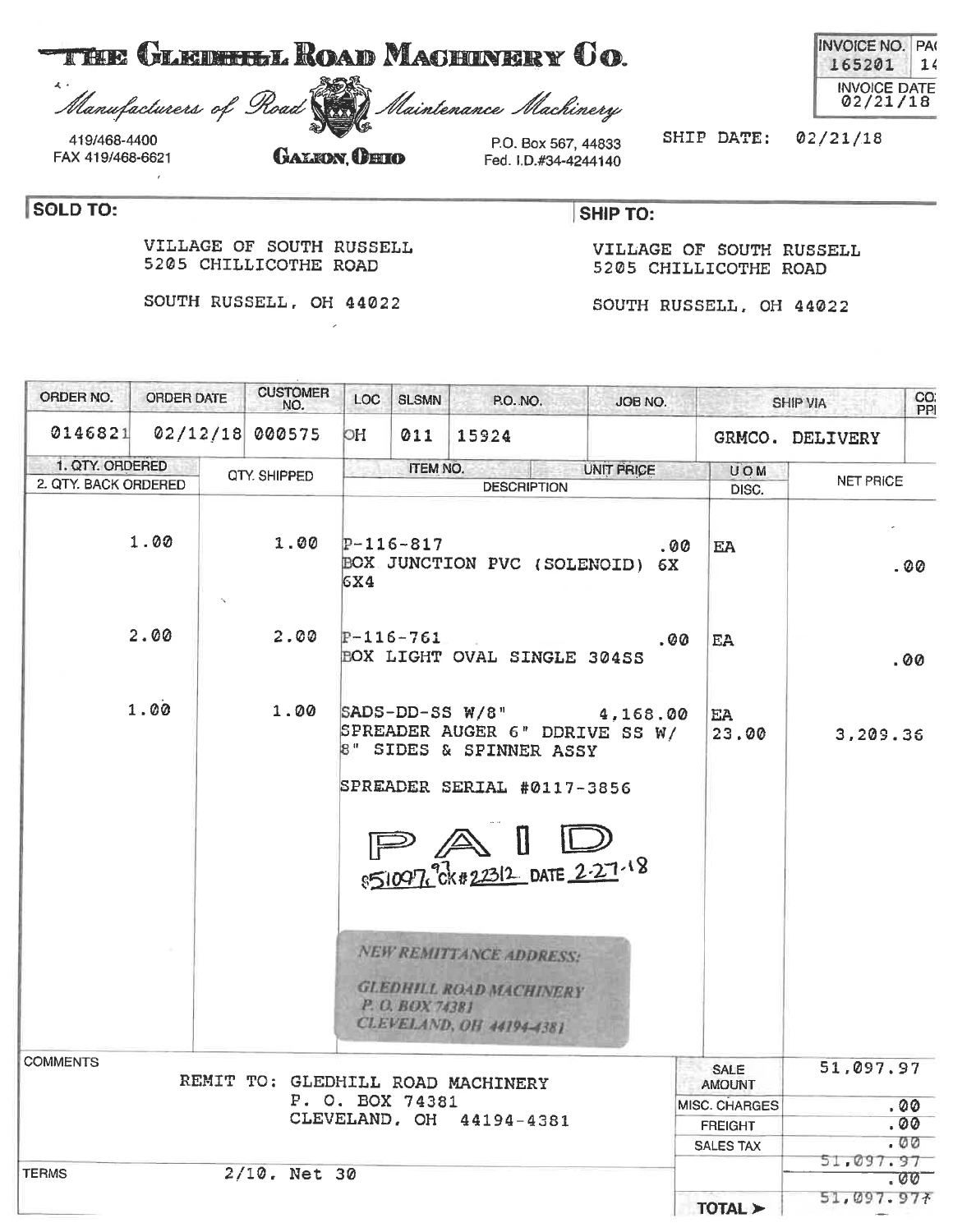Judco, Inc P.O. Box 358 Elyria, OH 44036 1-800-392-7263 440-322-6604 FAX 440-323-7569

## Bill To

 $\mathcal{E}^{\pm}$ 

 $\sim$ 

SOUTH RUSSELL VILLAGE DERRELL JOHNSON 5205 CHILLICOTHE ROAD SOUTH RUSSELL, OH 44022

| <b>P.O. No.</b> | <b>Terms</b>  | <b>Rep</b> | <b>Ship Date</b> | <b>Ship Via</b> | Sales Oder# | <b>Clerk</b> |
|-----------------|---------------|------------|------------------|-----------------|-------------|--------------|
| 15925           | <b>Net 10</b> | <b>JS</b>  | 2/9/2018         | OT              | 36628       | <b>ROB</b>   |

Ship To

| Quantity | Item No.                 | <b>Description</b>                                                                                                                                  | Rate             | Amount     |
|----------|--------------------------|-----------------------------------------------------------------------------------------------------------------------------------------------------|------------------|------------|
| 1        | <b>Misc Truck</b>        | GLEDHILL HSB-PR5-QCP 11'X42"<br>STAINLESS STEEL SNOW PLOW S#<br>GC-86410                                                                            | 0.00             | 0.00T      |
| 1        | <b>Misc Truck</b>        | ADD TO BUILD: MODIFY HITCH, MODIFY<br>SPREADER MOUNTING BRACKETS,<br>ADD AIR TAILGATE TO BODY, AND<br>PINTAL HOOK ANN EQUIPMENT<br><b>INSTALLED</b> | 15,107.03        | 15,107.03T |
|          | <b>CUSTOMER NAME/PH#</b> |                                                                                                                                                     | Sales Tay (0.0%) | \$0.00     |



Sales Tax  $(0.0\%)$   $$0.00$ 

 $Total$  \$15,107.03  $\star$ 

Date 2/9/2018 Invoice # 50447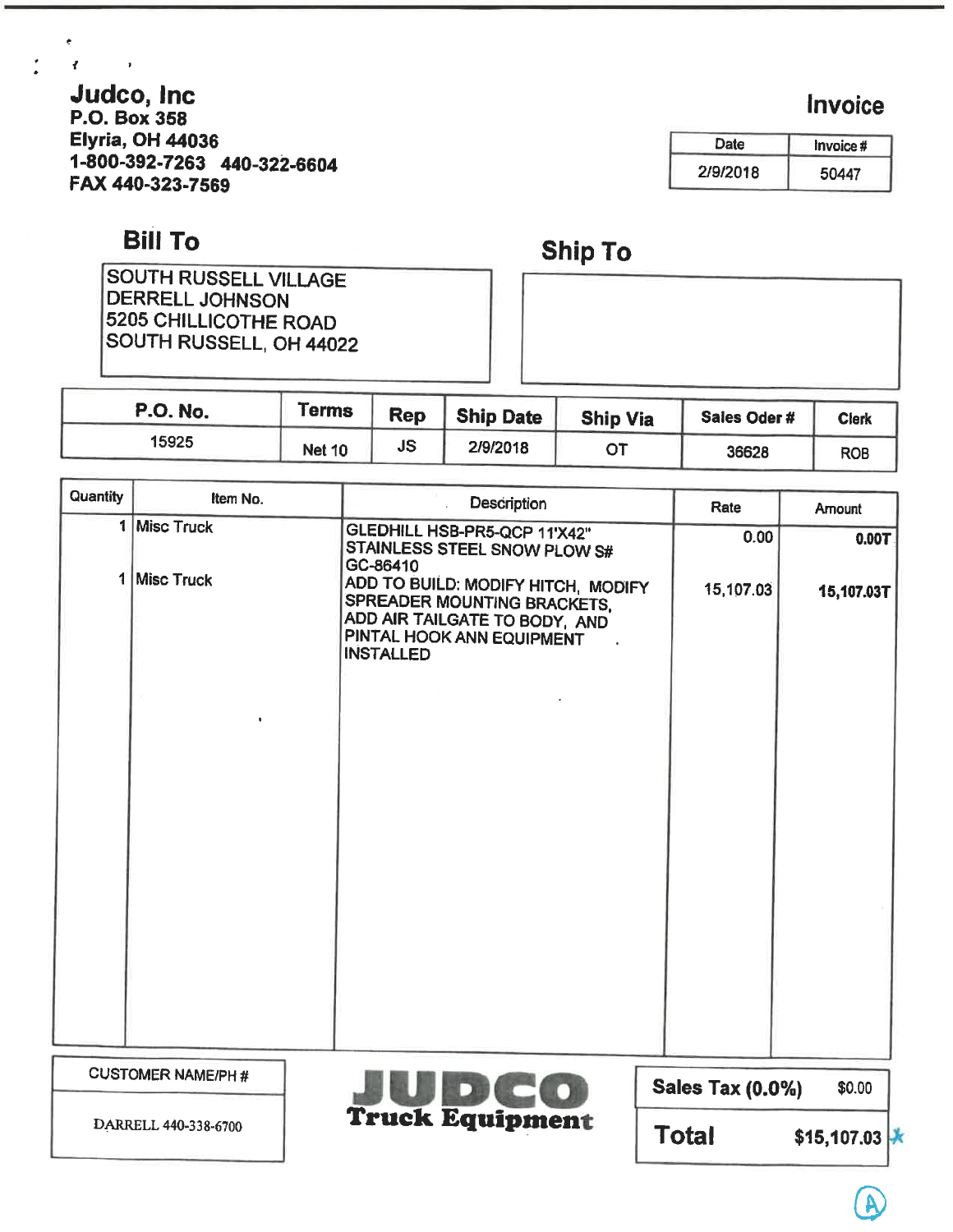



#### THANK YOU FOR YOUR BUSINESS.

|                                                                                                                                        | Total 69,962.32 |  |
|----------------------------------------------------------------------------------------------------------------------------------------|-----------------|--|
| THE REAL AND HOLD WAS COLUMN TO THE REAL PROPERTY OF THE WAY TO ANY FOR THE UNIT OF THE WAY TO THE REAL PROPERTY OF THE REAL PROPERTY. |                 |  |